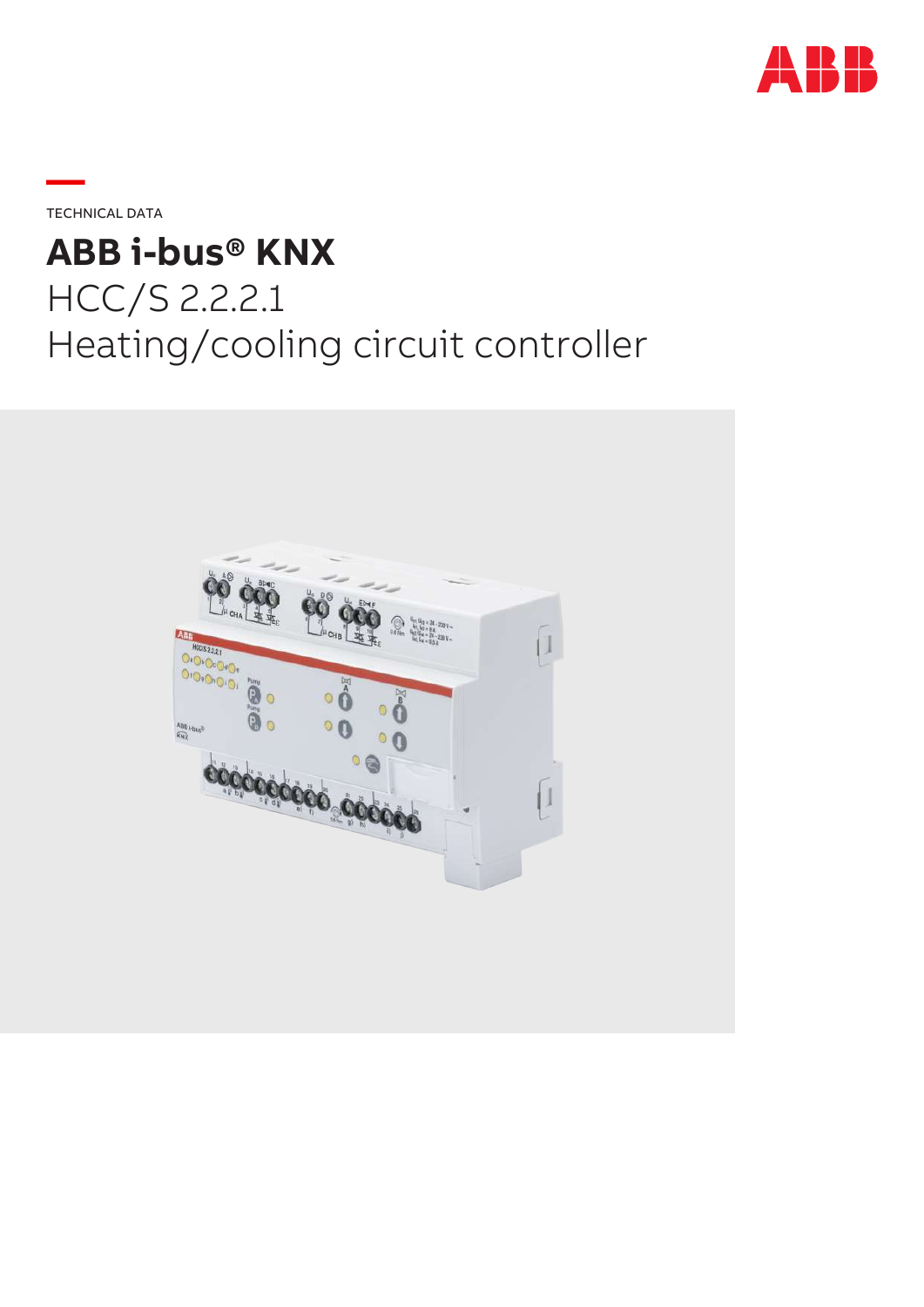# **Device description**

**—**

The device is a modular installation device (MDRC) in proM design. It is designed for installation in electrical distribution boards and small housings with a 35 mm mounting rail (to EN 60715).

The device is KNX-certified and can be used as a product in a KNX system → EU declaration of conformity.

### The device is powered via the bus

(ABB i-bus® KNX) and requires no additional auxiliary voltage supply. The connection to the bus is made via a bus connection terminal on the front of the housing. The loads are connected to the outputs using screw terminals → terminal designation on the housing.

The software application Engineering Tool Software (ETS) is used for physical address assignment and parameterization.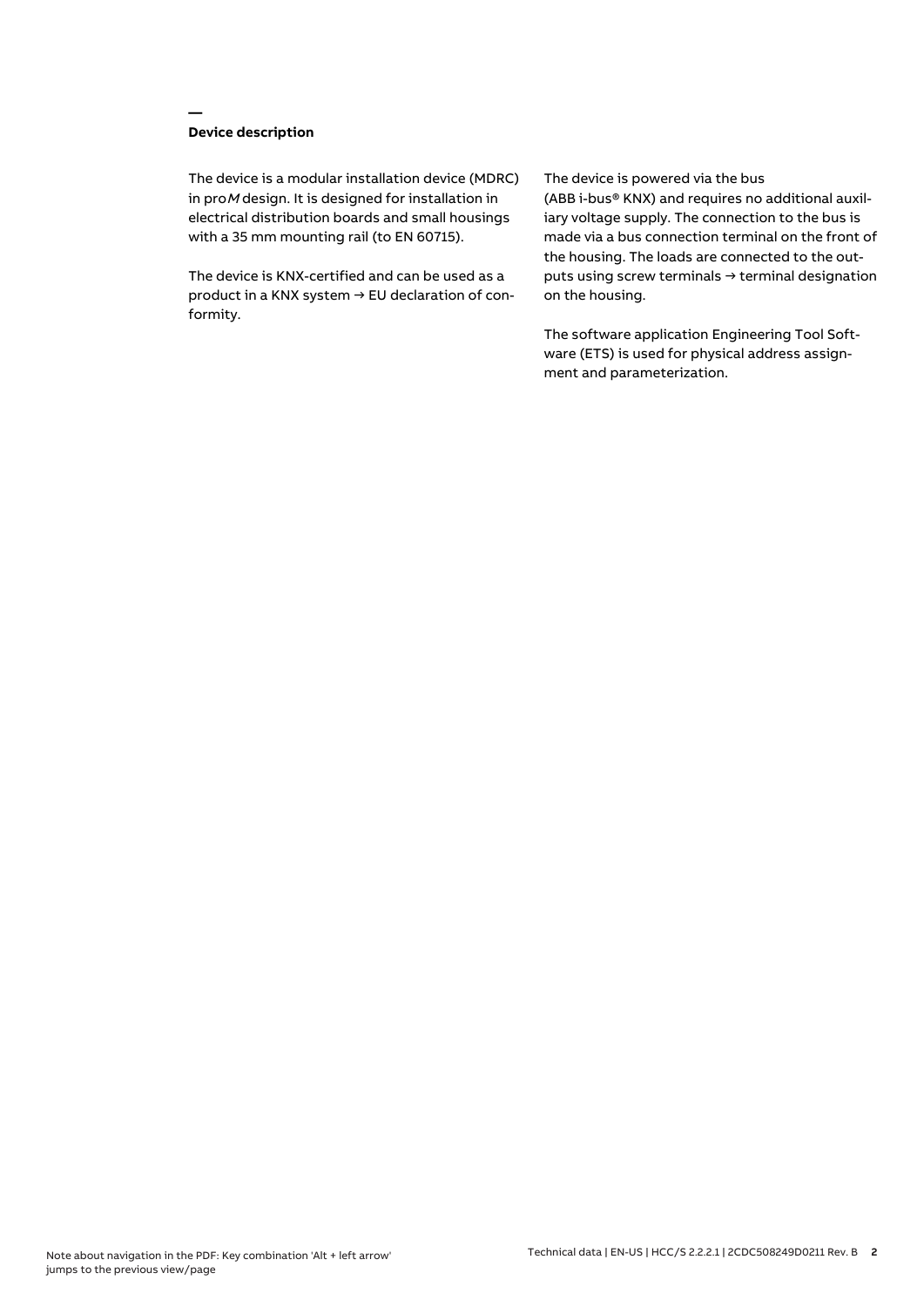# **Device functions**

**—**

The following functions for each channel are available for activating heating/cooling circuits:

- Controller channel
- Actuator channel

## **Controller channel**

The internal controller is activated in the function as a controller channel. The controller is used to process the data received at the inputs (actual values) or via the bus (ABB i-bus® KNX) (actual values and setpoints). The control values are calculated from the data received and transmitted to the outputs.

## **Actuator channel**

The internal controller is deactivated in the function as an actuator channel. The control values for activating the outputs are calculated by an external controller and received via the bus (ABB i-bus® KNX).

The two device channels are independent of each other. It is possible to control two different rooms. As an alternative, it is also possible to activate a double pump by combining both channels (channel bundling).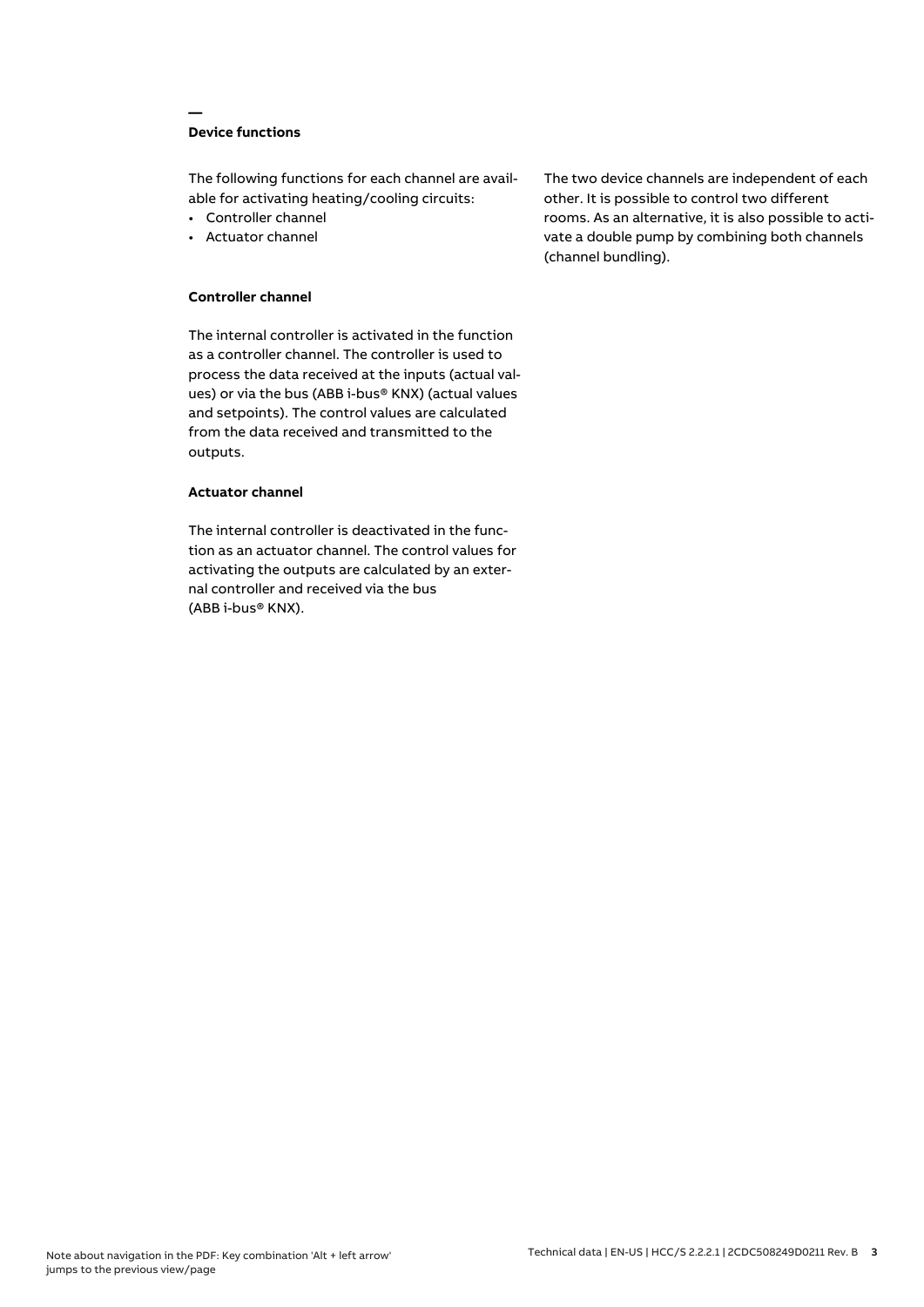# **Connections**

**—**

The devices possess the following connections:

- 10 inputs for sensors
- 2 valve outputs for activating analog and motor-driven valve drives
- 2 pump outputs
- 1 bus connection

### **Valve outputs**

The tables below provide an overview of the maximum number of devices that can be connected to the individual product variants.

|                                     | HCC/S 2.1.X.1 | HCC/S 2.2.X.1 |  |
|-------------------------------------|---------------|---------------|--|
| Analog valve drives (0  10 V)       |               |               |  |
| Motor-driven valve drives (3-point) |               |               |  |

## **Pump outputs**

|                      | HCC/S 2.1.X.1 | HCC/S 2.2.X.1 |
|----------------------|---------------|---------------|
| Pumps, 1-phase       |               |               |
| Double pump, 1-phase |               |               |

## **Physical inputs**

|                           | HCC/S 2.1.X.1 | HCC/S 2.2.X.1 |
|---------------------------|---------------|---------------|
| Binary sensors (floating) |               |               |
| Temperature sensors       |               |               |

# **—**

## **Inputs**

| <b>Function</b>                       | a            | b                         | c            | d            | е                         |              | g                         | h            |              |   |
|---------------------------------------|--------------|---------------------------|--------------|--------------|---------------------------|--------------|---------------------------|--------------|--------------|---|
| Temperature sensor                    |              |                           |              |              |                           |              |                           |              |              |   |
| PT100                                 | $\mathsf{x}$ | $\mathsf{x}$              |              |              |                           | $\mathsf{x}$ | $\boldsymbol{\mathsf{x}}$ |              |              |   |
| PT1000                                | $\mathsf{x}$ | $\mathsf{x}$              |              |              |                           | $\mathsf{x}$ | $\mathsf{x}$              |              |              |   |
| KT/KTY                                | x            | x                         |              |              |                           | x            | $\boldsymbol{\mathsf{x}}$ |              |              |   |
| KT/KTY user-defined                   | x            | $\boldsymbol{\mathsf{x}}$ |              |              |                           | x            | $\boldsymbol{\mathsf{x}}$ |              |              |   |
| NTC10k                                | x            | x                         |              |              |                           | x            | $\boldsymbol{\mathsf{x}}$ |              |              |   |
| NTC20k                                | $\mathsf{x}$ | $\boldsymbol{\mathsf{x}}$ |              |              |                           | x            | $\mathsf{x}$              |              |              |   |
| NI-1000                               | x            | $\boldsymbol{\mathsf{x}}$ |              |              |                           | x            | $\boldsymbol{\mathsf{x}}$ |              |              |   |
| Binary sensor (floating)              |              |                           | $\mathsf{x}$ | $\mathsf{x}$ | $\boldsymbol{\mathsf{x}}$ |              |                           | $\mathsf{x}$ | $\times$     | X |
| Pump status (floating contact)        |              |                           | X            |              |                           |              |                           | x            |              |   |
| Pump fault (floating contact)         |              |                           |              | x            |                           |              |                           |              | $\mathsf{x}$ |   |
| Pump repair switch (floating contact) |              |                           |              |              | x                         |              |                           |              |              | X |

# **—**

# **Outputs**

#### **—**

## **Valve outputs**

## **HCC/S 2.2.X.1**

| <b>Function</b>                          |      |       |
|------------------------------------------|------|-------|
| Motor-driven valve drive (3-point)       | open | close |
| Fault detection (overload/short circuit) |      |       |
| Automatic closing if pump shut down      |      |       |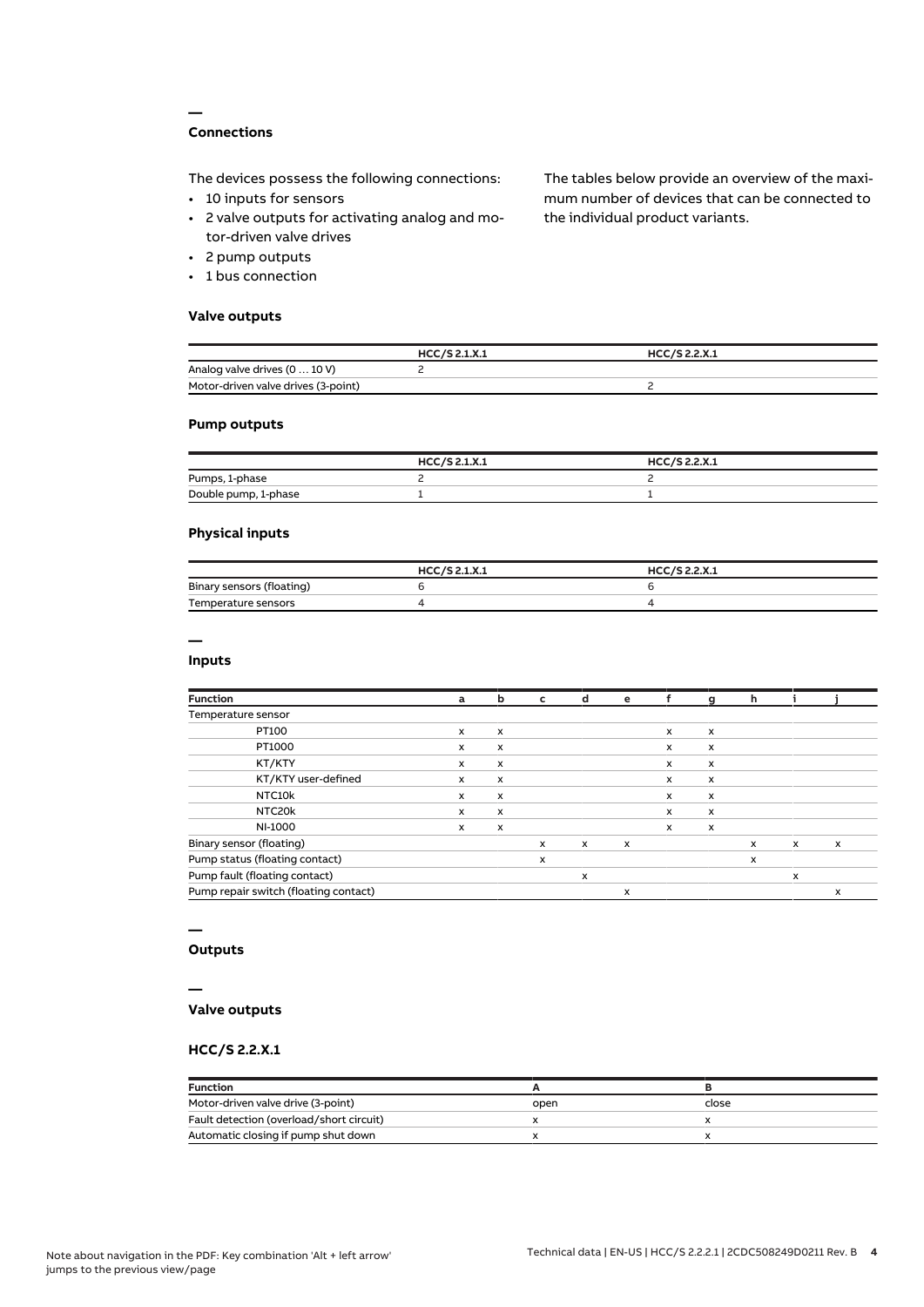# **Pump outputs**

| <b>Function</b> |                               | А                         | в |  |
|-----------------|-------------------------------|---------------------------|---|--|
| Individual pump |                               |                           |   |  |
|                 | Automatic operation           | x                         | x |  |
|                 | Direct operation              | x                         | x |  |
|                 | Automatic switch off on fault | $\boldsymbol{\mathsf{x}}$ | x |  |
| Double pump     |                               |                           |   |  |
|                 | Automatic operation           | x                         |   |  |
|                 | Direct operation              | x                         |   |  |
|                 | Automatic switch off on fault | $\boldsymbol{\mathsf{x}}$ |   |  |
|                 | Automatic weekly change       | x                         |   |  |
|                 | Automatic change on fault     | x                         |   |  |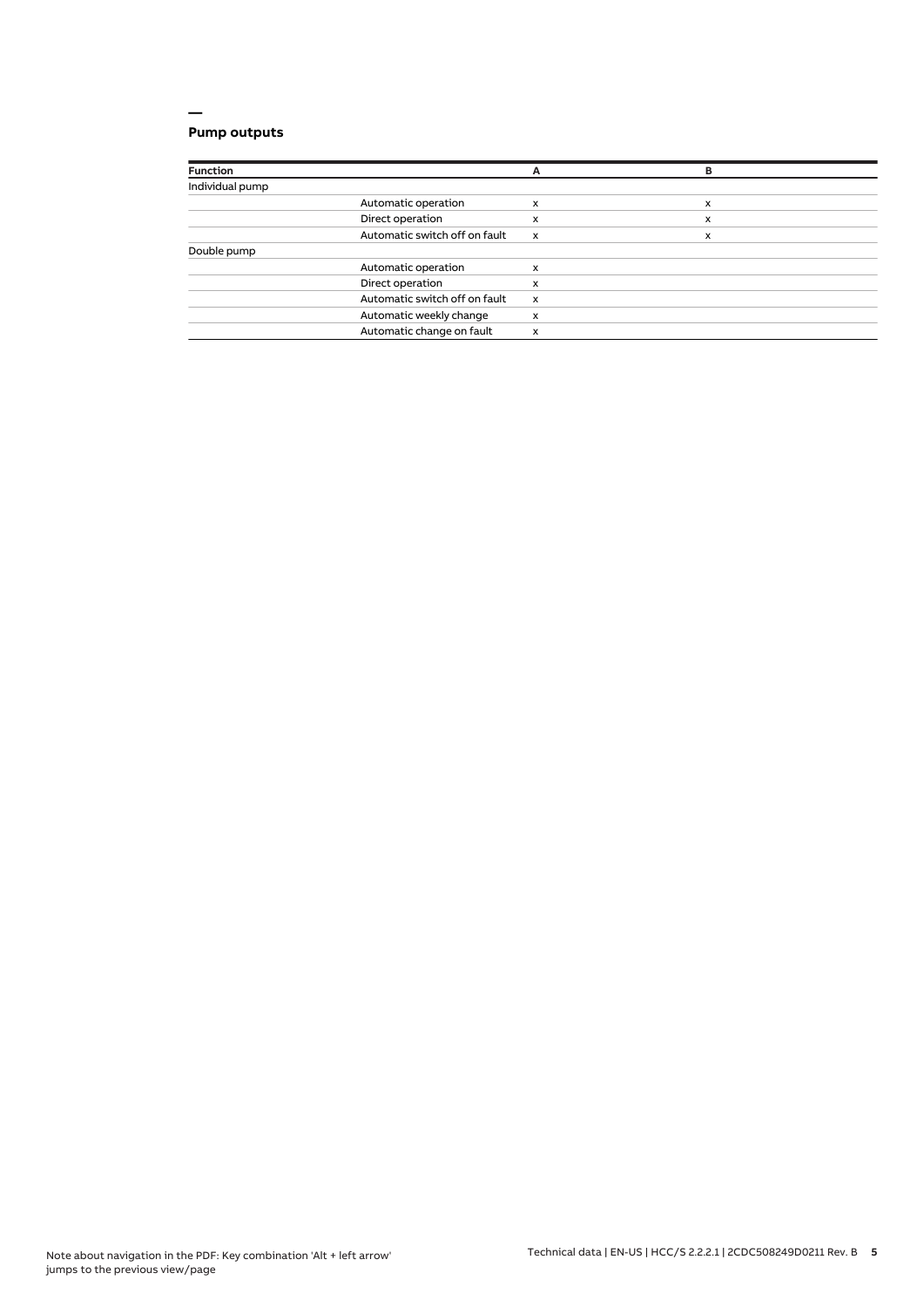**Dimension drawing**

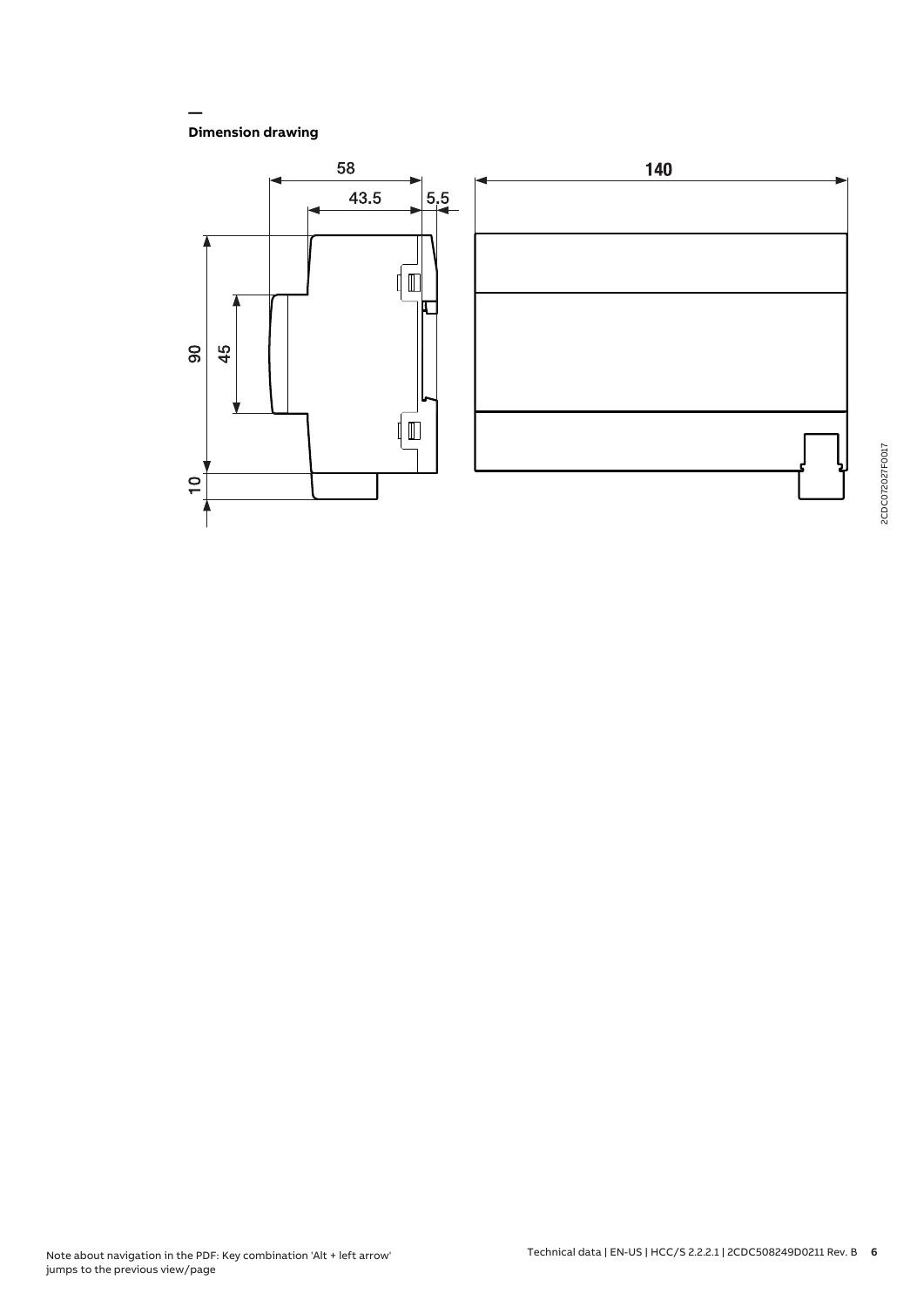**Connection diagram**

**—**



#### **— Legend**

- 
- Label carriers Programming LED
- Programming button
- Bus connection terminal
- Cover cap
- Pump output channel A
- Temperature input channel A
- Binary input channel A
- Valve output channel A
- Pump output channel B
- Temperature input channel B
- Binary input channel B
- Valve output channel B
- Manual operation button/LED
- Valve output open/close channel B button/ LED
- Valve output open/close channel A button/ LED
- Pump output open/close channel B button/ LED
- Input channel B LED
- Input channel A LED
- Pump output open/close channel A button/ LED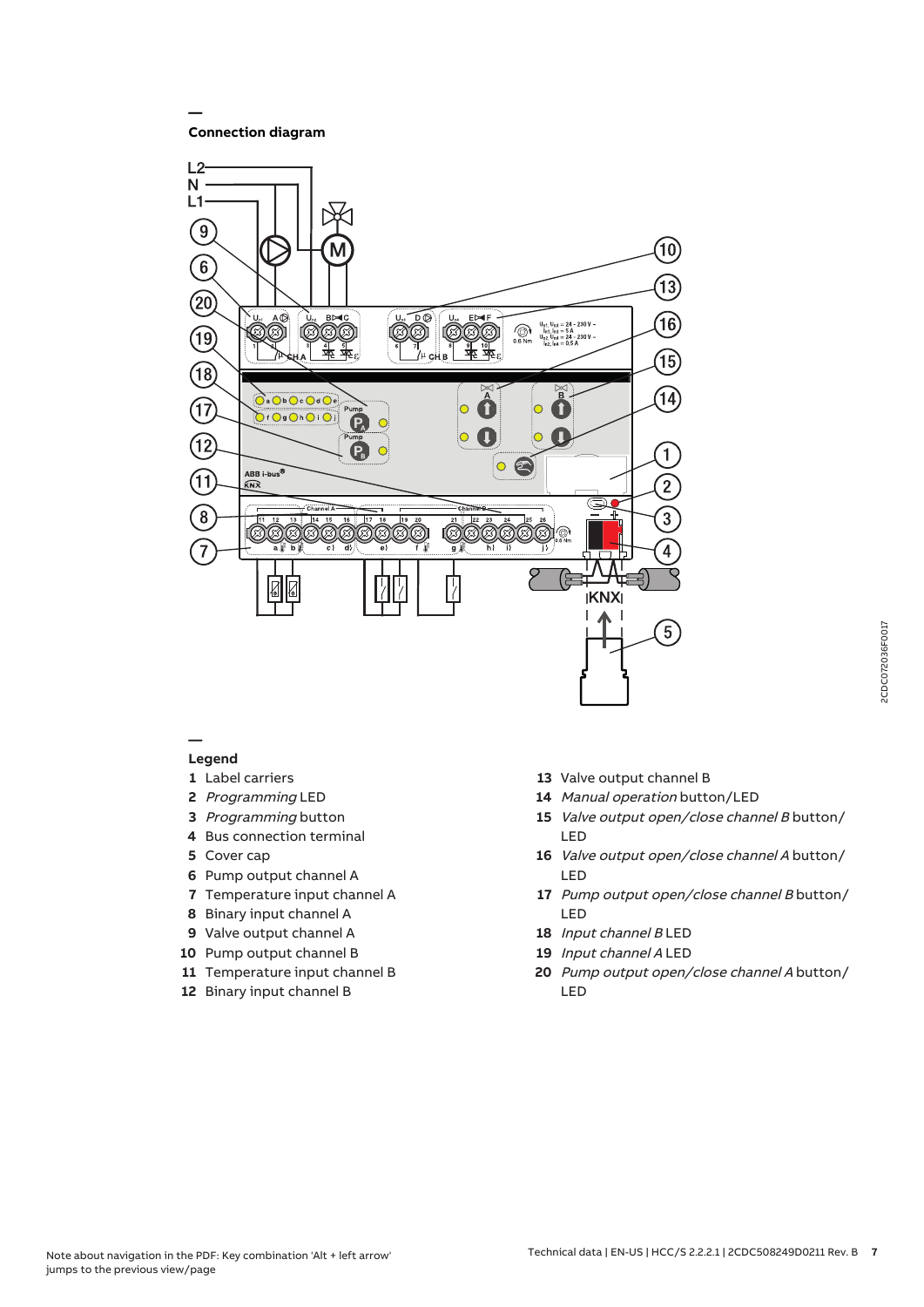# **Operating and display elements**

| <b>Operating control/LED</b>                                                                                                                      | Description/function                                                                                 | <b>Display</b>                                                                                                                                                                                    |
|---------------------------------------------------------------------------------------------------------------------------------------------------|------------------------------------------------------------------------------------------------------|---------------------------------------------------------------------------------------------------------------------------------------------------------------------------------------------------|
|                                                                                                                                                   | Assignment of the physical address                                                                   | LED On: Device in programming mode                                                                                                                                                                |
| Programming button/LED                                                                                                                            |                                                                                                      |                                                                                                                                                                                                   |
|                                                                                                                                                   |                                                                                                      |                                                                                                                                                                                                   |
|                                                                                                                                                   |                                                                                                      |                                                                                                                                                                                                   |
| <b>Manual mode</b>                                                                                                                                |                                                                                                      |                                                                                                                                                                                                   |
| <b>Operating control/LED</b>                                                                                                                      | Description/function                                                                                 | <b>Display</b>                                                                                                                                                                                    |
|                                                                                                                                                   | Activates the KNX mode with a short<br>button push                                                   | LED On: Manual operation active<br>LED Off: KNX operation active                                                                                                                                  |
| Manual operation button/LED                                                                                                                       |                                                                                                      |                                                                                                                                                                                                   |
| $\bigcirc$ a $\bigcirc$ b $\bigcirc$ c $\bigcirc$ d $\bigcirc$ e<br>$\bigcirc$ f $\bigcirc$ g $\bigcirc$ h $\bigcirc$ i $\bigcirc$ j<br>Input LED | Indication according to use of the inputs                                                            | Binary sensor:<br>• LED On: Contact closed<br>LED Off: Contact open<br>Temperature sensor:<br>• LED On: Temperature sensor con-<br>nected<br>• LED flashing: Fault (cable break/short<br>circuit) |
|                                                                                                                                                   | Sets the maximum valve control value<br>$(100\%)$<br>Resets the output with long button push<br>> 5s | LED On: Valve control value at 100 %<br>LED flashing: Fault on the output (e.g.<br>overload/short circuit)                                                                                        |
| Valve output open button/LED                                                                                                                      |                                                                                                      |                                                                                                                                                                                                   |
|                                                                                                                                                   | Sets the minimum valve control value (0 %)                                                           | LED On: Valve control value at 0 %<br>LED flashing: Fault on the output (e.g.<br>overload/short circuit)                                                                                          |
| Valve output close button/LED                                                                                                                     |                                                                                                      |                                                                                                                                                                                                   |
|                                                                                                                                                   |                                                                                                      | Both LEDs On: Valve control value between<br>1 and 99 %<br>Both LEDs flashing: Fault on the output<br>(e.g. overload/short circuit)                                                               |
| Pump                                                                                                                                              | Opens/closes the pump output                                                                         | LED On: Pump output (relay) closed<br>LED Off: Pump output (relay) open                                                                                                                           |
| Pump output open/close button/LED                                                                                                                 |                                                                                                      |                                                                                                                                                                                                   |
| Pump                                                                                                                                              | If double pumps are used:<br>Active pump change                                                      | LED On: Pump output (relay) closed<br>LED Off: Pump output (relay) open                                                                                                                           |
| Pump                                                                                                                                              |                                                                                                      |                                                                                                                                                                                                   |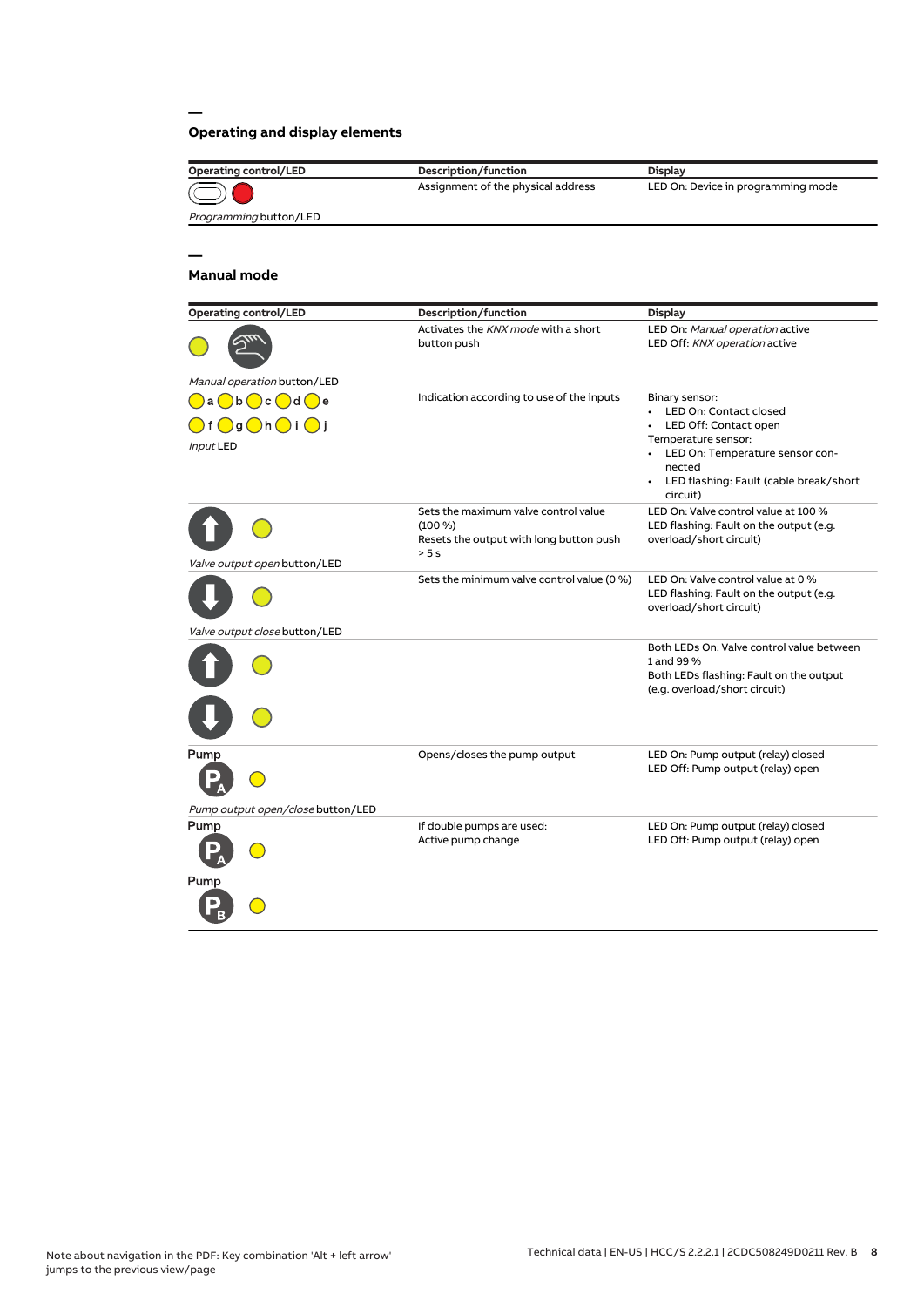# **KNX operation**

| <b>Operating control/LED</b>                        | Description/function                                               | <b>Display</b>                                                                                                                                 |
|-----------------------------------------------------|--------------------------------------------------------------------|------------------------------------------------------------------------------------------------------------------------------------------------|
| Manual operation button/LED                         | Activates the Manual operation mode with<br>long button push > 5 s | LED On: Manual operation active<br>LED Off: KNX operation active<br>LED flashes when button is pushed: Manual<br>operation deactivated via ETS |
| )b( )c( )d( )e<br>a                                 | Indication according to use of the inputs                          | Binary sensor:                                                                                                                                 |
| $\bigcirc$ g $\bigcirc$ h $\bigcirc$ i $\bigcirc$ j |                                                                    | LED On: Contact closed<br>LED Off: Contact open                                                                                                |
|                                                     |                                                                    | Temperature sensor:                                                                                                                            |
| Input LED                                           |                                                                    | LED On: Temperature sensor con-                                                                                                                |
|                                                     |                                                                    | nected                                                                                                                                         |
|                                                     |                                                                    | • LED flashing: Fault (cable break/short<br>circuit)                                                                                           |
|                                                     | <b>Button without function</b>                                     | LED On: Valve control value at 100 %<br>LED flashing: Fault on the output (e.g.<br>overload/short circuit)                                     |
| Valve output open button/LED                        |                                                                    |                                                                                                                                                |
|                                                     | <b>Button without function</b>                                     | LED On: Valve control value at 0 %<br>LED flashing: Fault on the output (e.g.<br>overload/short circuit)                                       |
| Valve output close button/LED                       |                                                                    |                                                                                                                                                |
|                                                     |                                                                    | Both LEDs On: Valve control value between<br>1 and 99 %<br>Both LEDs flashing: Fault on the output<br>(e.g. overload/short circuit)            |
|                                                     |                                                                    |                                                                                                                                                |
| Pump                                                | <b>Button without function</b>                                     | LED On: Pump output (relay) closed<br>LED Off: Pump output (relay) open                                                                        |
|                                                     |                                                                    |                                                                                                                                                |
| Pump output open/close button/LED                   |                                                                    |                                                                                                                                                |
| Pump                                                | <b>Buttons without function</b>                                    | If double pumps are used:<br>LED On: Pump output (relay) closed<br>LED Off: Pump output (relay) open                                           |
| Pump                                                |                                                                    |                                                                                                                                                |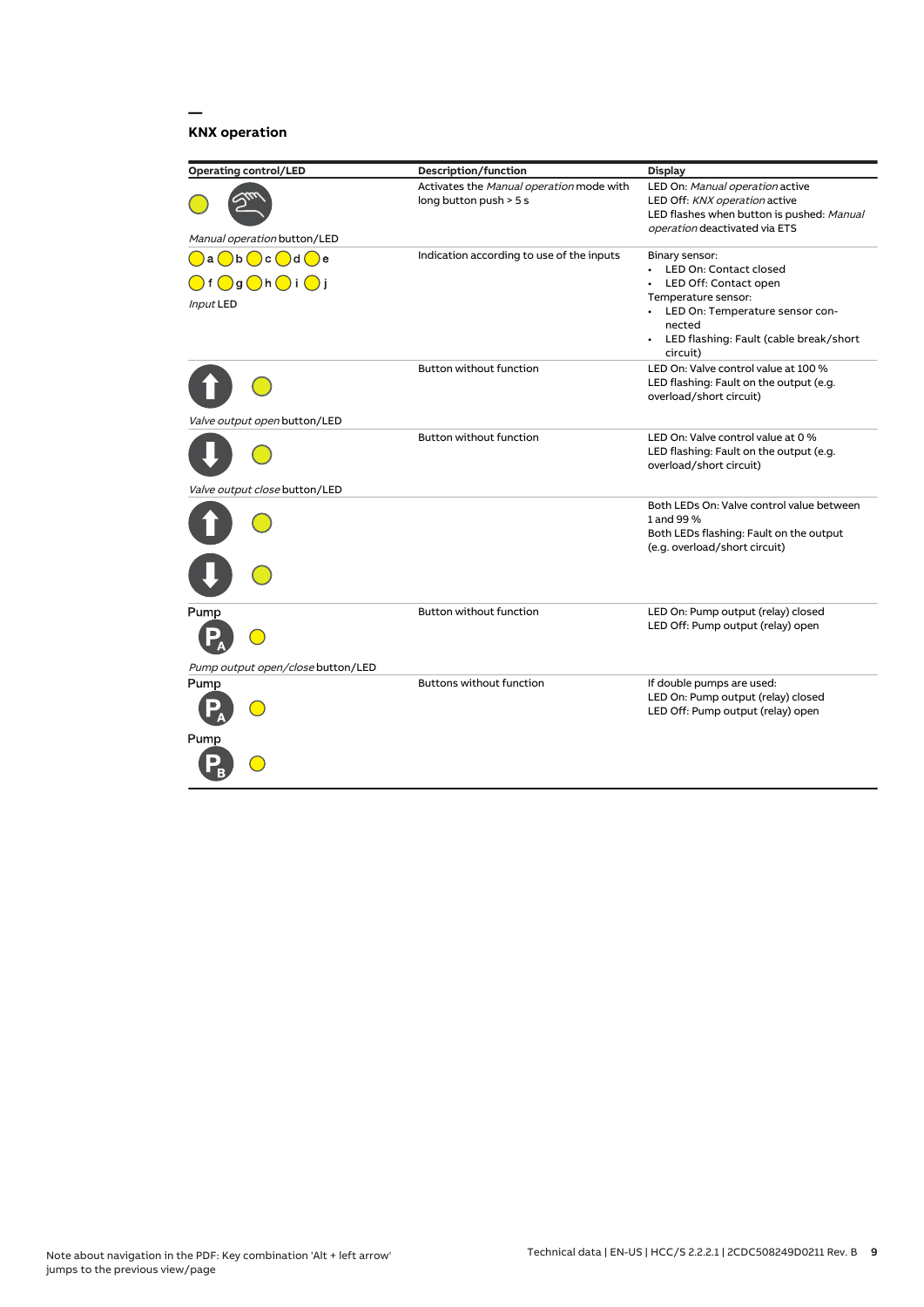#### **— General technical data**

| Device                               | Dimensions                                                              | $90 \times 140 \times 63.5$ mm (H x W x D)                                        |
|--------------------------------------|-------------------------------------------------------------------------|-----------------------------------------------------------------------------------|
|                                      | Mounting width in space units                                           | 8 modules, 17.5 mm each                                                           |
|                                      | Weight                                                                  | 0.24 kg                                                                           |
|                                      | Mounting position                                                       | Any                                                                               |
|                                      | Mounting variant                                                        | 35 mm mounting rail                                                               |
|                                      | Design                                                                  | ProM                                                                              |
|                                      | Degree of protection                                                    | <b>IP 20</b>                                                                      |
|                                      | <b>Protection class</b>                                                 | Ш                                                                                 |
|                                      | Overvoltage category                                                    | III                                                                               |
|                                      | Pollution degree                                                        | $\overline{c}$                                                                    |
| <b>Materials</b>                     | Housing                                                                 | Polycarbonate, Makrolon FR6002, halogen free                                      |
| <b>Material note</b>                 | Fire classification                                                     | Flammability V-0                                                                  |
| <b>Electronics</b>                   | Rated voltage, bus                                                      | 30 V DC                                                                           |
|                                      | Voltage range, bus                                                      | 21  32 V DC                                                                       |
|                                      | Current consumption, bus                                                | $< 12 \text{ mA}$                                                                 |
|                                      | Power loss, device                                                      | $\leq 3 W$                                                                        |
|                                      | Power loss, bus                                                         | $\leq$ 0.25 W                                                                     |
|                                      | Power loss, relay output 5 A                                            | $\leq 0.6 W$                                                                      |
|                                      | KNX safety extra low voltage                                            | <b>SELV</b>                                                                       |
| <b>Connections</b>                   | Connection type, KNX bus                                                | Plug-in terminal                                                                  |
|                                      | Cable diameter, KNX bus                                                 | 0.6  0.8 mm, solid                                                                |
|                                      | Connection type, inputs/outputs                                         | Screw terminal with universal head (PZ 1)                                         |
|                                      | Pitch                                                                   | 6.35 mm                                                                           |
|                                      | Tightening torque, screw terminals                                      | $0.50.6$ Nm                                                                       |
|                                      | Conductor cross-section, flexible                                       | $1 \times (0.2 \ldots 2.5 \text{ mm}^2) / 2 \times (0.2 \ldots 2.5 \text{ mm}^2)$ |
|                                      | Conductor cross section, rigid                                          | $1 \times (0.2 \ldots 4 \text{ mm}^2) / 2 \times (0.2 \ldots 4 \text{ mm}^2)$     |
|                                      | Conductor cross section with wire end ferrule without<br>plastic sleeve | $1 \times (0.252.5 \text{ mm}^2)$                                                 |
|                                      | Conductor cross section with wire end ferrule with<br>plastic sleeve    | $1 \times (0.254 \text{ mm}^2)$                                                   |
|                                      | Conductor cross section with TWIN wire end ferrule                      | $1 \times (0.52.5)$ mm <sup>2</sup> )                                             |
|                                      | Length, wire end ferrule contact pin                                    | $\geq 10$ mm                                                                      |
| <b>Certificates and declarations</b> | Declaration of conformity CE                                            | → 2CDK508233D2701                                                                 |
| <b>Ambient conditions</b>            | Operation                                                               | $-5+45$ °C                                                                        |
|                                      | Transport                                                               | $-25+70 °C$                                                                       |
|                                      | Storage                                                                 | $-25+55$ °C                                                                       |
|                                      | Humidity                                                                | $\leq$ 95 %                                                                       |
|                                      | Condensation allowed                                                    | No                                                                                |
|                                      | Atmospheric pressure                                                    | $\geq$ 80 kPa (corresponds to air pressure at 2,000 m above sea<br>level)         |

#### **—**

# **Inputs - contact scanning**

| <b>Rated values</b>     | Number of inputs                         |                |
|-------------------------|------------------------------------------|----------------|
| <b>Contact scanning</b> | Scanning current                         | $\leq 1$ mA    |
|                         | Scanning voltage                         | $\leq$ 12 V DC |
| Cable length            | Between sensor and device input, one-way | $\leq 100$ m   |

**—**

## **Inputs - temperature sensor**

| <b>Rated values</b> | Number of inputs                         |                        |
|---------------------|------------------------------------------|------------------------|
| Resistance          | Selection                                | User-defined           |
|                     | PT 1.000                                 | 2-conductor technology |
|                     | PT100                                    | 2-conductor technology |
|                     | KT                                       | 1k                     |
|                     | <b>KTY</b>                               | 2k                     |
|                     | <b>NI</b>                                | 1k                     |
|                     | NTC                                      | 10k, 20k               |
| Cable length        | Between sensor and device input, one-way | $\leq 100$ m           |
|                     |                                          |                        |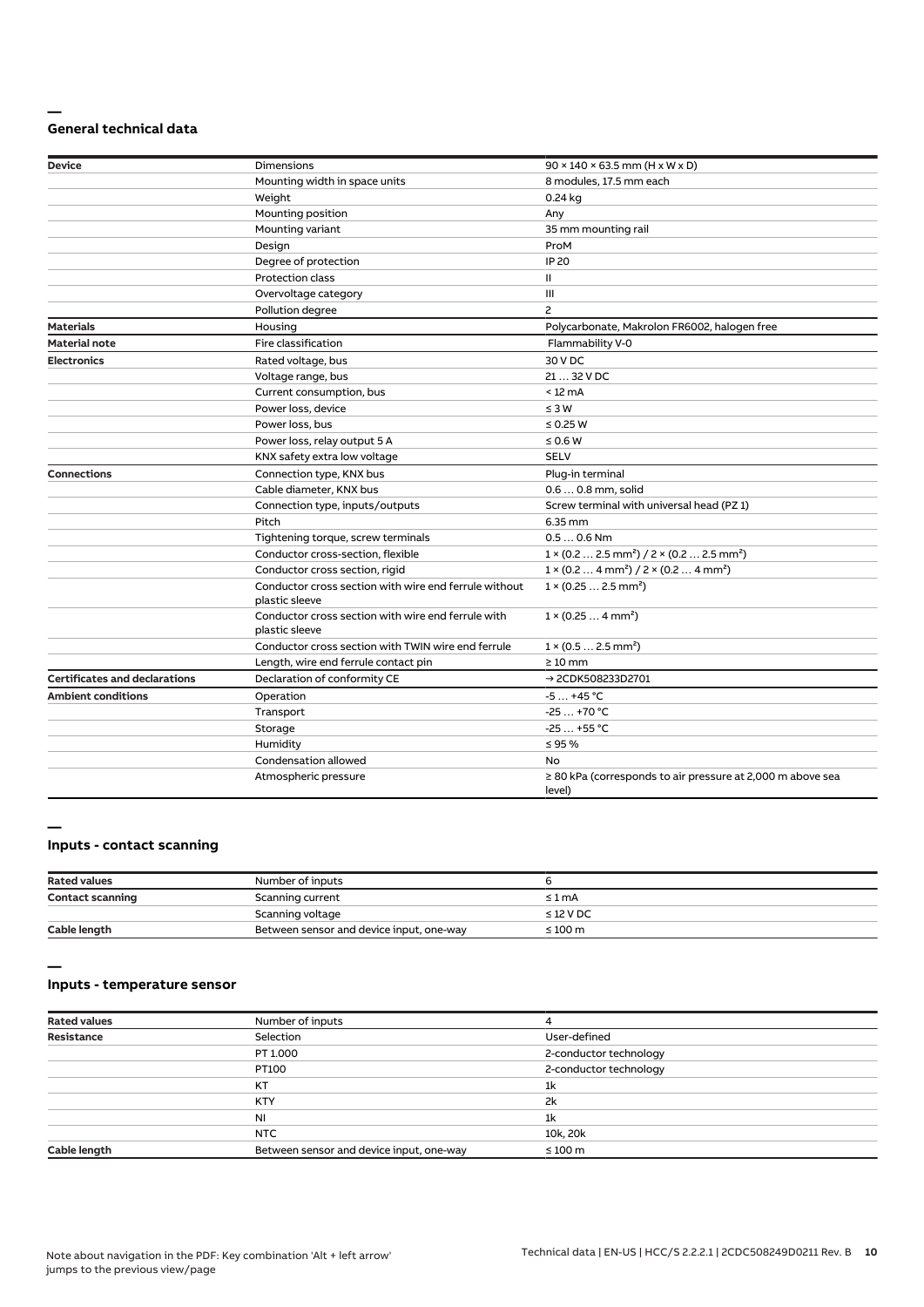#### **— Valve outputs – motor-driven**

| <b>Rated values</b> | Number of outputs                                |                                    |  |
|---------------------|--------------------------------------------------|------------------------------------|--|
|                     |                                                  |                                    |  |
|                     | Non-floating                                     | Yes                                |  |
|                     | Rated voltage U <sub>n</sub>                     | 230 V AC                           |  |
|                     | Voltage range                                    | 24  230 V AC                       |  |
|                     | Rated frequency                                  | 50/60 Hz                           |  |
|                     | Rated current I <sub>n</sub>                     | 0.5A                               |  |
|                     | Continuous current at T. Up to 20 °C             | 0.25 A resistive load per channel  |  |
|                     | Continuous current at T <sub>u</sub> Up to 45 °C | 0.15 A resistive load per channel  |  |
|                     | Inrush current at T <sub>u</sub> Up to 45 °C     | $\leq$ 1.6 A (for 10 s)            |  |
|                     |                                                  | $T_{\alpha}$ = Ambient temperature |  |
|                     | Minimum load (per output)                        | 1.2 VA                             |  |
|                     |                                                  |                                    |  |

#### **—**

#### **Pump outputs – relays 5 A**

| <b>Rated values</b>         | Number of outputs                                          | 2                                |  |
|-----------------------------|------------------------------------------------------------|----------------------------------|--|
|                             | Rated voltage U <sub>n</sub>                               | 250 V AC                         |  |
|                             | Rated current I <sub>n</sub> (per output)                  | 5A                               |  |
|                             | Rated frequency                                            | 50/60 Hz                         |  |
|                             | Back-up protection                                         | $\leq 6A$                        |  |
|                             | Relay type                                                 | Bi-stable                        |  |
| <b>Switching currents</b>   | AC-1 operation (cos $\varphi$ = 0.8)                       | $\leq$ 5 A                       |  |
|                             | AC-3 operation (cos $\varphi$ = 0.45)                      | $\leq$ 5 A                       |  |
|                             | Switching current at 5 V AC                                | $\geq$ 0.02 A                    |  |
|                             | Switching current at 12 V AC                               | $\geq 0.01$ A                    |  |
|                             | Switching current at 24 V AC                               | $\geq 0.07$ A                    |  |
| <b>Service life</b>         | Mechanical service life                                    | $\geq 10^7$ switching operations |  |
|                             | AC-1 operation (cos $\varphi$ = 0.8)                       | $\geq 10^6$ switching operations |  |
|                             | AC-3 operation (cos $\varphi$ = 0.45)                      | $\geq 10^6$ switching operations |  |
| <b>Switching operations</b> | Switching operations per minute when one relay<br>switches | $\leq 500$                       |  |
|                             |                                                            |                                  |  |

#### **—**

#### **Device type**

| Device type | Heating/cooling circuit controller | HCC/S 2.2.2.1                                                           |  |
|-------------|------------------------------------|-------------------------------------------------------------------------|--|
|             | Application                        | Heating/Cooling Circuit Controller, 3-point, manual operation,<br>$2f/$ |  |
|             |                                    |                                                                         |  |
|             |                                    | $\ldots$ = current version number of the application                    |  |
|             | Maximum number of group objects    | 108                                                                     |  |
|             | Maximum number of group addresses  | 255                                                                     |  |
|             | Maximum number of assignments      | 255                                                                     |  |
|             |                                    |                                                                         |  |

# **Note**

Observe software information on the website → www.abb.com/knx.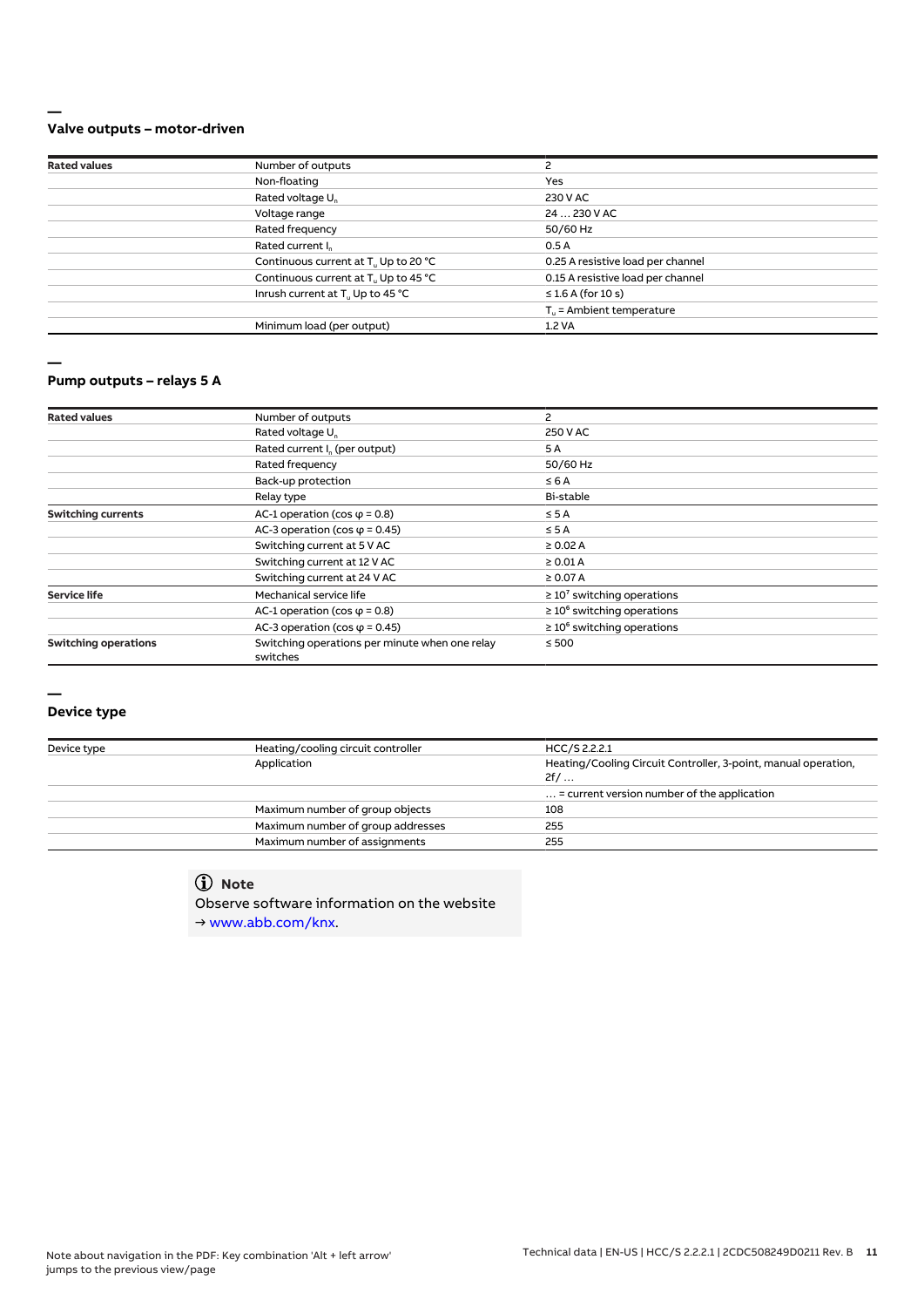# **Ordering details**

| Description                           | MW | <b>Type</b>   | Order no.       | Packaging<br>[pcs.] | Weight (incl.<br>packaging)<br>[kg] |
|---------------------------------------|----|---------------|-----------------|---------------------|-------------------------------------|
| Heating/cooling circuit<br>controller |    | HCC/S 2.2.2.1 | 2CDG110221R0011 |                     | 0.29                                |